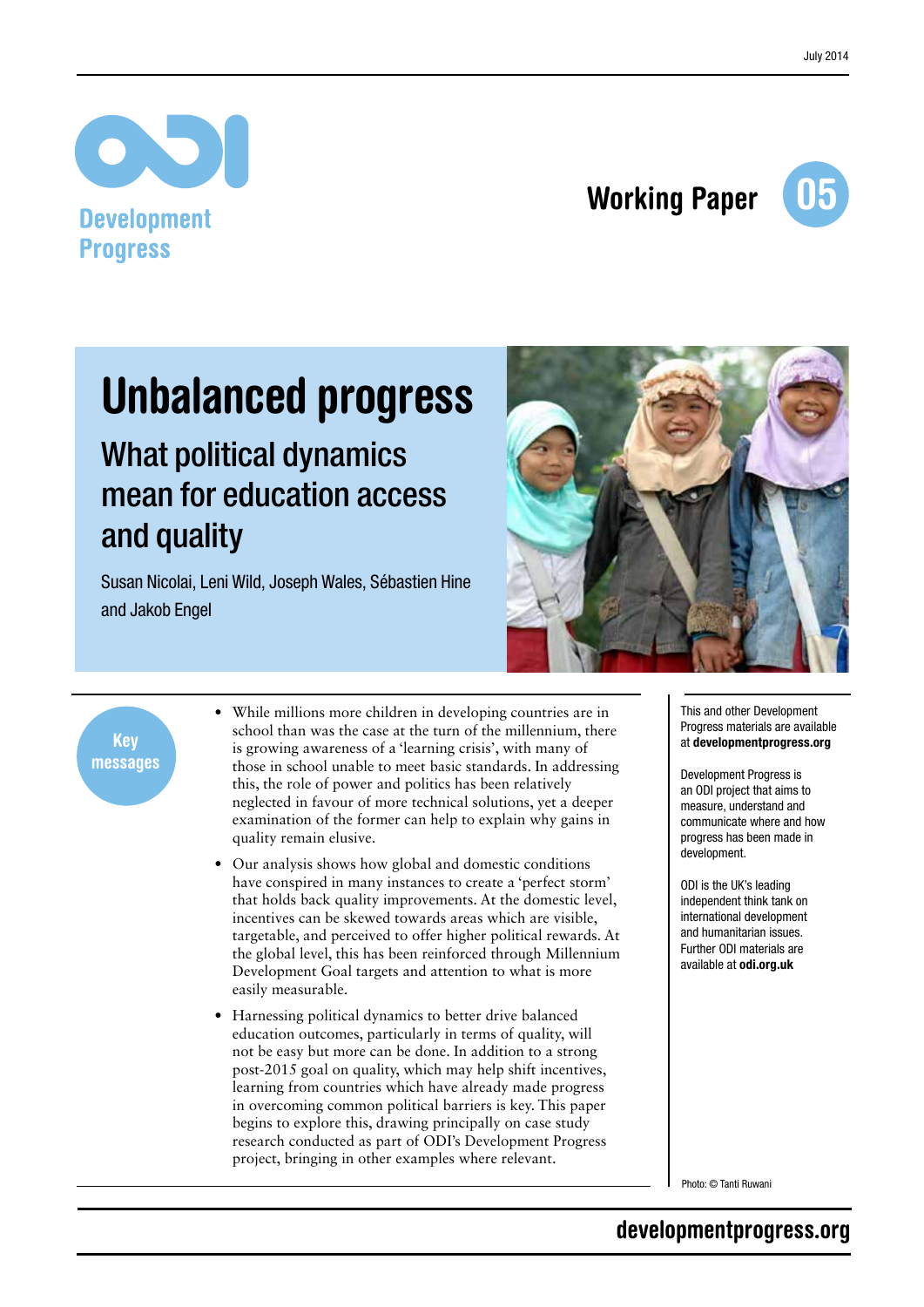#### **Introduction**

Over one hundred million more children in low- and lower-middle- income countries are in primary school than was the case at the turn of the millennium, nearly fifteen years ago. While a further 57 million still remain out of school, of equal concern is that this expansion of access has not been sufficiently matched with better learning outcomes: the 2014 Education for All Global Monitoring Report (EFA GMR) estimates that 250 million – more than one third – of 650 million primary school age children fail to make it to grade 4 and are unable to read, write or do basic mathematics (UNESCO, 2014).

Beyond failing children in realising their right to education, this 'learning crisis' has profound social and political consequences in terms of labour markets and livelihoods throughout the developing world. As youths make up an ever larger share of the population of many developing countries, there is now real concern about limited learning and educational attainment and the consequences of a large unemployed youth bulge.

As a result, improved learning outcomes are seen as increasingly important at a global level, with any post-2015 education goals almost certainly aiming not only to reach those still out of school but also to improve quality for those already attending.<sup>1</sup> This attention to education quality is welcome, but it is not new. Major global development frameworks have for decades included calls for better quality education, with EFA and its precursors setting out a comprehensive agenda toward meeting learning needs around the world.

Yet, especially in developing countries, 'getting children into class and keeping them there' has been a major focus and sign of success in past decades, not least driven by the education-related Millennium Development Goals  $(MDGs)^2$  and quick wins in the abolition of fees for primary education in many countries. However, this confluence of a global agenda on universal enrolment paired with its popularity among parents (and voters) has seldom led to commensurate investments and reforms to ensure that the millions of newly enrolled students benefit from a quality education. This has allowed politicians in some countries to reap the gains of a generally popular measure without making the more difficult political and fiscal decisions to invest in quality measures across the education system.

Beyond politics, there are other equally valid reasons why progress in education quality has been difficult. From a practical perspective, improving quality tends to be more costly than, say, improving enrolment, with a perceived trade-off between keeping unit costs low and maximising learning achievement (Mingat, 2004; Lewin, 2008). Moreover, in terms of measurement, gathering data on learning outcomes is certainly more complex than enrolment, making it more difficult to measure quality improvements (Islam, 2010).This begs the question: after nearly 25 years of global education goals, what more is needed to achieve change, particularly in areas that have shown slower progress, such as quality?

This is currently the subject of lively policy debates. One common theme emerging is that more money and inputs alone won't be enough to address the scale of the challenge (Pritchett, 2013). Multiple approaches are therefore needed, along with wide-ranging debate on possible solutions. Only limited attention has thus far been given to the range of political, governance and institutional factors that shape how schooling is carried out and how outcomes are achieved. Drawing on evidence from case studies carried out by ODI's Development Progress project,<sup>3</sup> alongside conceptual analysis by ODI and the University of Birmingham (Harris, et al., 2014), this paper explores these factors and their interplay with the education sector in more depth. It should be noted that the scope of this paper covers only some of the ways that political factors can shape outcomes in education and focuses largely on the interaction between technical features of education as they intersect with political dynamics, rather than a broader array of political and sociological approaches. It aims to provide an initial framework, which can be further tested against other cases, for exploring how political incentives could be harnessed to better drive gains in education quality.

Following this introduction, the paper goes on to briefly review trends on education access and quality. It then reviews key work on the politics of education service delivery and, drawing on this, focuses on four central dynamics that influence education outcomes:

- the degree of political prioritisation of reforms
- **•** the visibility and political returns of reforms
- **•** access and lack of access to information about schooling
- **•** patterns of demand and accountability.

The paper also introduces an emerging policy agenda on quality and draws together some main conclusions.

<sup>1</sup> In its report, the High-Level Panel of Eminent Persons on the Post-2015 Development Agenda (High Level Panel, 2013) recognises'the need to focus on the quality of public services, as well as on access to their delivery' (p.3) and recommends that post-2015 goals'should call for improving the quality of services' (p.14).

MDGs 2 and 3, respectively, emphasised access in the form of primary completion and elimination of gender disparities at all levels of education, but they did not explicitly address quality.

<sup>3</sup> ODI's Development Progress had a first phase which produced case studies on overall progress in access to basic education in Benin, Cambodia and Ethiopia. A second phase has researched increased post-primary education opportunities in Kenya and Mongolia, improved education quality in Chile and Indonesia, and the links between political voice and basic services in Ghana (see developmentprogress.org).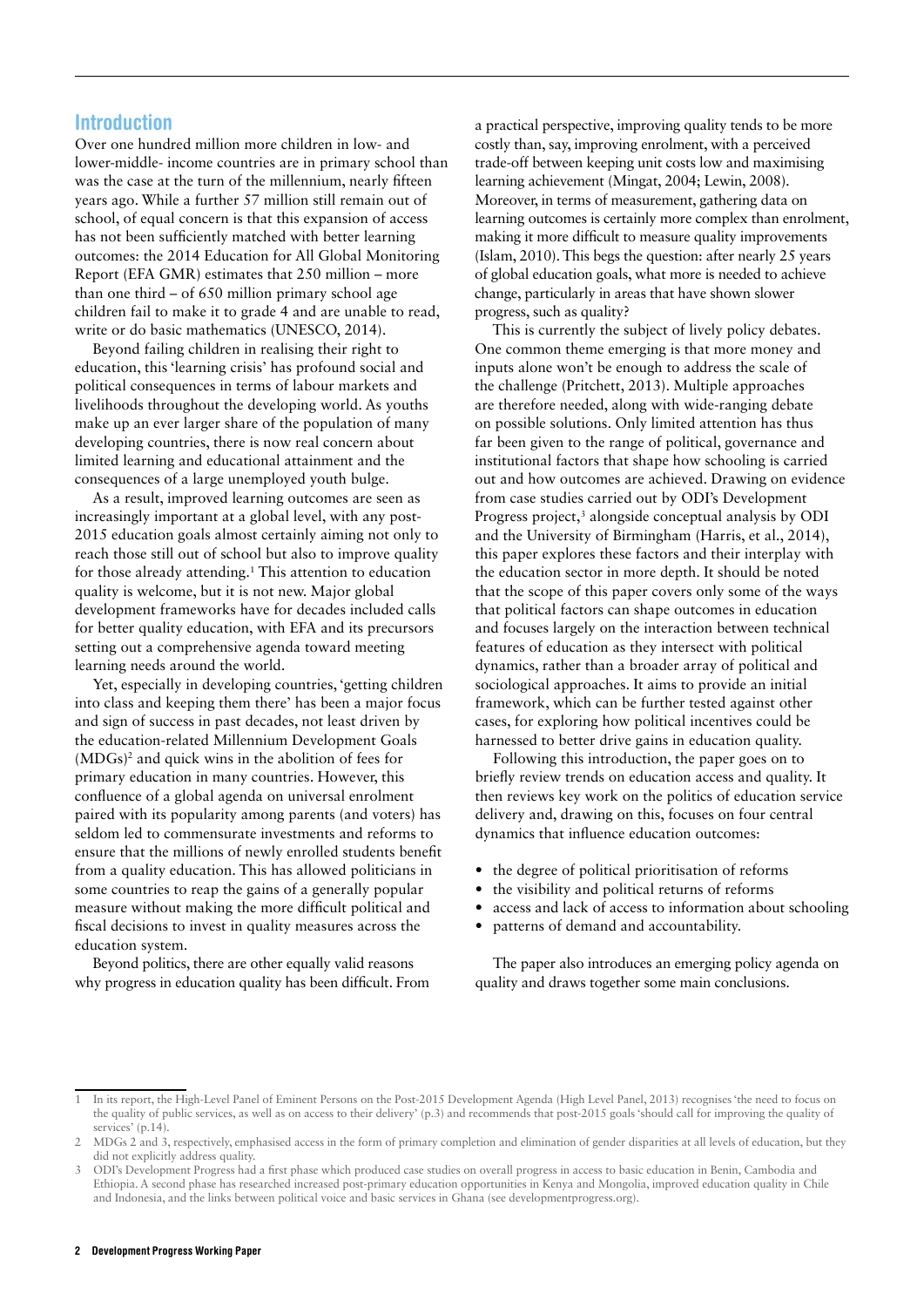

A class at the Women's Center at Abu Shouk IDP Camp, North Darfur. Photo: UN Photo/Albert Gonzalez Farran

#### Trends in access and quality

A closer look at education globally shows the severity of the gap in gains between education access measures and quality outcomes.4 Major gains have been made in enrolment, even if there is still some way to go, but trends in quality have been much harder to monitor and measure. In part this reflects challenges with proxy indicators that offer inadequate information and direct outcome measures, such as assessment tests, that are limited in their scope and comparability.<sup>5</sup> Although quality measurement has been expanding over the past decade, it is a much less'visible' area – it is harder in practice to discern the quality of teaching and learning methods than, say, the number of children present in a school.

In terms of access, substantial gains have been achieved in nearly all countries, albeit unevenly. The number of countries having achieved universal primary education (UPE) has grown from just 37 in 1999 (30% of all developing countries with available data), to 61 by 2011  $(50\%)$ , and is expected to reach 68 by 2015 (56%) (UNESCO, 2014: 57). The number of out-of-school

#### Box 1: The cost of poor quality

The EFA GMR (UNESCO, 2014: 19) finds that the costs of 250 million children not learning reaches \$129 billion per year, equivalent to 10% of current global spending on education. More broadly, work by Hanushek and Woessmann (2007) has assessed the economic impacts of gaps in learning outcomes between developing and developed countries. Their work finds that quality has a much more predictive power than access in determining the prospects of societies to grow equitably and sustainably. They find that individual earnings, the distribution of income, and economic growth may be more strongly related to learning outcomes than to completed levels of education.

Despite often being discussed as separately, access and quality are closely related, as stated by the 2005 EFA GMR: 'the achievement of universal participation in education will be fundamentally dependent upon the quality of education available' (UNESCO, 2004: 28). Yet while the interrelation between access and quality is strong, in reality their measures tend to signal progress in one camp or the other, and thus lend themselves to analysis along these lines.

<sup>5</sup> Some of the main international assessment tests in literacy, numeracy or science include SACMEQ, TIMSS, PISA, PIRLS, LLECE, PASEC, ASER, and Uwezo, some of which have been established in recent years.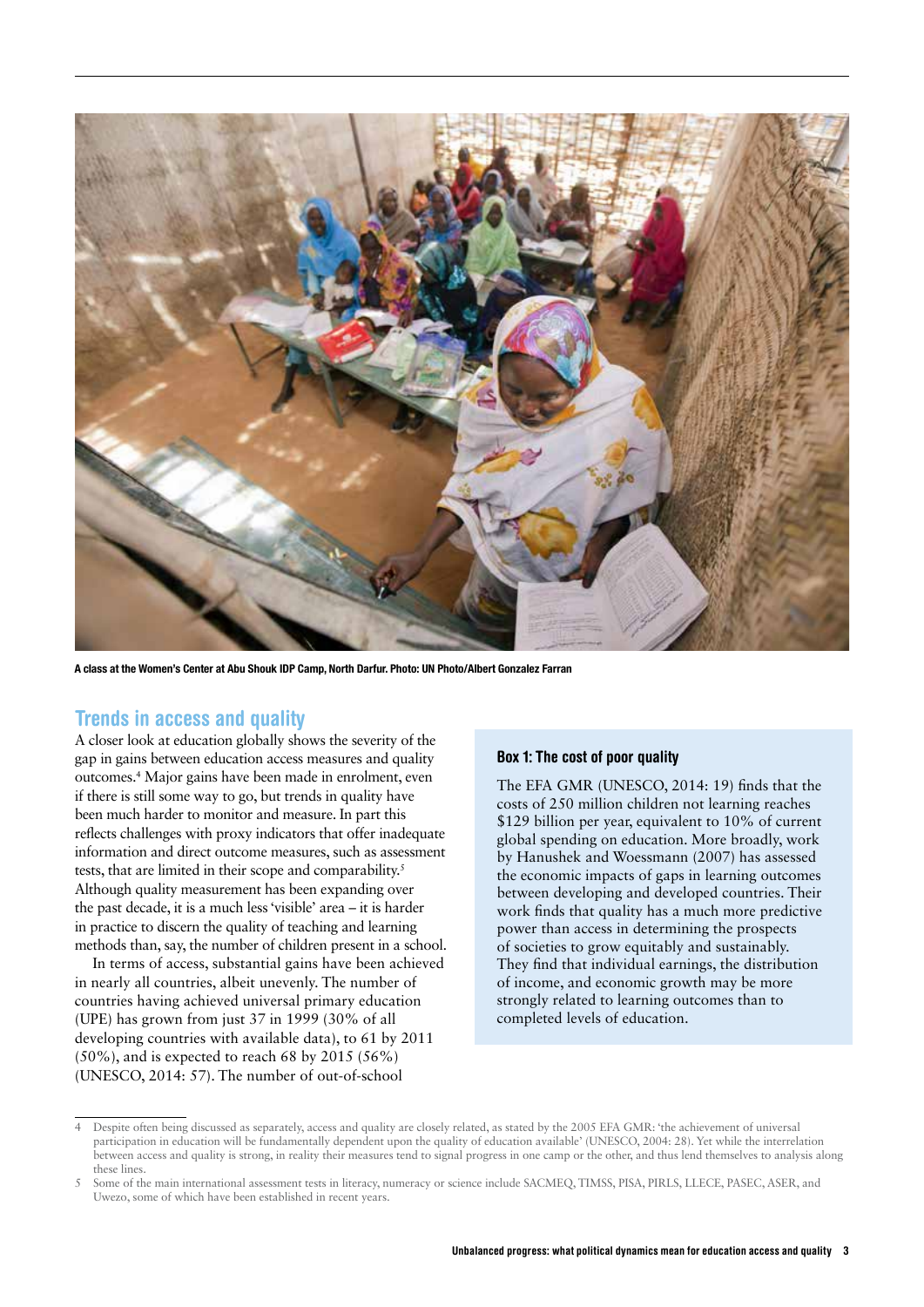children was reduced by almost half over this same time, from 107 to 57 million, although gains for girls, as well as children in sub-Saharan African countries and conflictaffected states, have lagged further behind (ibid.: 53). For lower secondary education, participation increased, with a Gross Enrolment Ratio growing from 72% in 1999 to 82% in 2011, with the fastest growth happening in sub-Saharan Africa (ibid.: 63).

Yet increasing the number of children in school has not translated into better learning. Of the estimated 250 million primary school age children unable to read, write or do basic mathematics, approximately 120 million have little to no experience of primary school and the remaining 130 million are in school but have not achieved minimum levels of learning (UNESCO, 2014: 19). Further analysis of available learning outcome data by the EFA GMR (ibid.) shows that in 21 of 37 countries in Africa, the Middle East and South-West Asia, less than half of children are completing primary school and learning the basics of literacy and numeracy. The World Bank (2011) has looked more deeply at this learning crisis, with a recent report finding cases of countries where 25-50% of students graduating from primary school were unable to read a single sentence when surveyed. Moreover, analysis by the Education Policy Data Center of 20 countries ranging from low to high income shows that in 7 of the countries less than half of children reach grade 5 and learn the basics of literacy and numeracy (Chaluda, 2014).

International assessment tests provide further corroborating evidence of this lag in quality. In the 2012 Programme for International Student Assesment (PISA) tests, it was found that no participating low- or low-middle- income country – except for Vietnam – scored in the top half of these tests, with most being well below the average score of OECD states (OECD, 2013).<sup>6</sup> Even against nationally developed standards, comparisons of national curriculum guidelines in many developing countries with actual levels of student skills and knowledge suggest poor performance (Glewwe and Kremer, 2006).

Drawing on data from the last two decades, trends show that it could take more than a century for many developing countries to reach current OECD achievement levels in mathematics, science and reading (Beatty and Pritchett, 2012). Thus, while there are concerns that progress on access has slowed in recent years, it seems that progress on improving learning outcomes never really got moving, albeit with some exceptions.

#### The politics of education service delivery

There is a growing literature on the political and institutional factors that can affect service delivery in education (World Bank, 2004; Grindle, 2004; UNESCO, 2008; Kingdon et al., 2014). A central theme of the seminal World Development Report 2004 – *Making services work for poor people* – was that accountability relationships are key for service delivery (World Bank, 2004). This report put forward a model of three types of accountability relationships: namely, between citizens and politicians or policy-makers (in the 'political marketplace'), between policy-makers and service delivery providers (via 'provider compacts') and between providers and users (the so-called 'short route' of accountability). Importantly, this report also emphasised that the technical characteristics of services can themselves shape these accountability relations.

Recent work has continued to look in more detail at some of these factors and to explore a number of core challenges for how education systems and institutions operate. Pritchett's work, for instance, highlights challenges where school systems are highly centralised, and controlled by large, top-down bureaucracies which can carry out defined logistical tasks but which may be ill-suited to the approach needed to ensure sustained learning in many countries: 'a centralized system cut off from the judgment and concern of local parents and teachers is doomed to succeed at schooling but fail at education' (Pritchett, 2013).<sup>7</sup>

Building greater understanding of how large school systems operate within a political landscape is likely to be important for making sustained advances for education quality globally. Within these systems are a range of different stakeholders, who face a number of incentives and motivations which shape their decisions and actions. These stakeholders have multiple connections with each other – including forms of accountability relationships, such as those between politicians and a Ministry of Education, or between teachers and learners. The incentives of these different groups, and the nature of the relationships and power balance between them, can be hugely significant for determining how, and how well, these systems operate.

Recent joint work by ODI and the University of Birmingham explores how some of these issues affect the delivery of services, including incentives, behaviour and institutional features. It has looked at these dynamics through two lenses: analysis of some of the common constraints and incentives in the broader governance environment that affect services (Wild et al., 2012) and assessment of those specific problems and opportunities that the nature of individual services may present (Mcloughlin

Several upper middle income countries did better, including Chile, which graduated to high income in 2013, and some parts of China (still an upper middle income country), with Hong Kong and Shanghai scoring well above average. Also, it is important to note that the sample of participating non-OECD countries is small, with only 7 countries. This is thus not a representative sample.

Moreover, Pritchett points to particular challenges for developing countries where international best practices have been promoted that do not adequately confront the contextual specificities, whether for pedagogy or for motivating teachers and users. Instead, this may have encouraged forms of 'isomorphic mimicry' – that is, where developing countries superficially 'imitate' systems that were successful elsewhere, without undertaking deep-rooted reforms really needed to develop functioning systems of their own (Pritchett, 2013).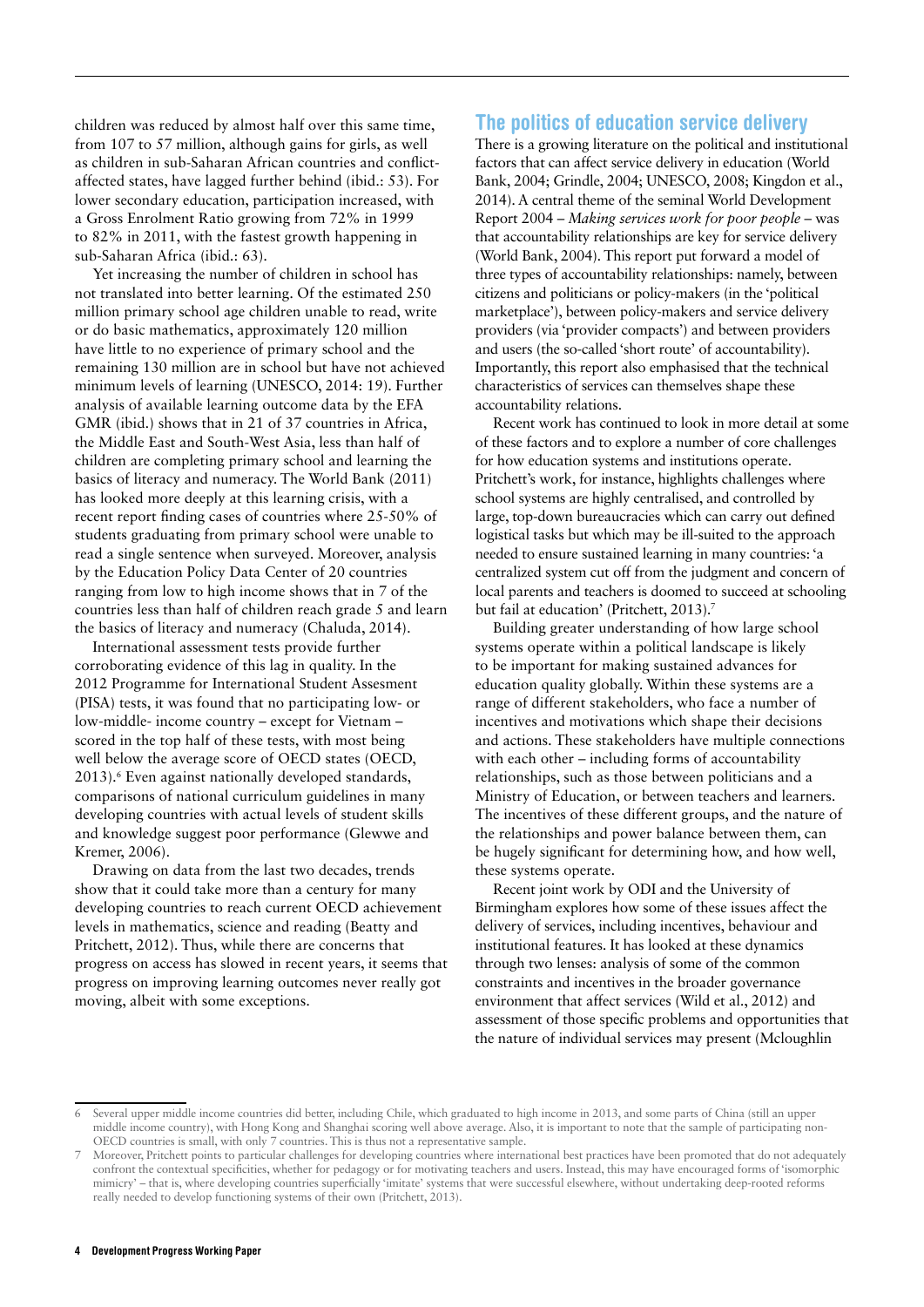#### Box 2: Common governance constraints for service delivery

Some commonly identified governance constraints are set out below and will impact on how services are delivered, and levels of access and quality (Wild et al., 2012). They include:

- **•** Credibility of political commitments: whether promises made by politicians to provide services are seen as credible or believable by voters. Where they are not, clientelistic or identity politics might be stronger.
- **•** Levels of 'rent seeking': whether stakeholders can access additional income for goods and services (including bribes, market access privileges, etc.).
- **•** Strength of oversight and coherence of policies: including how clearly defined are roles and responsibilities, and whether performance is monitored and sanctioned.
- **•** Local problem solving and collective action: whether different stakeholders can collectively solve problems or come together to help deliver and maintain services.
- **•** Moral hazard: whether some stakeholders do not take action because they feel others will do so for them.

with Batley, 2012; Batley and Harris, 2014). Analysis of common constraints, which can affect all basic services, identified features of the wider governance environment that can impact on how, and how well, services are delivered (Wild et al., 2012), summarised in Box 2.

Harris et al. (2013) identify a set of four types of technical characteristics that influence the politics of education service delivery, drawn largely from economics literature. These are reproduced below:

- Nature of the good being produced: can the market deliver the service or does it require public intervention?
- **•** Market failure characteristics: what is the rationale for public intervention?
- **•** Task related characteristics: how does the way in which the service is produced and delivered affect relationships of control and accountability?
- **•** Demand characteristics: how does the nature of the service provided affect the form of user demand and provider control?

A complete analysis of these characteristics is set out in Mcloughlin with Batley (2012) and Batley and Harris (2014). Combinations of these characteristics have effects on the relationships between stakeholders – for example, they can shape whether and how politicians or users can hold service providers to account, or whether collaboration and collective action between different stakeholders is possible.

These characteristics also matter in terms of the balance of power between different actors involved in service delivery. For example, service providers can dominate where there are monopolies, or a strong professional cadre, or where they can form professional groups or unionise. Finally, these characteristics shape whether and how citizens mobilise collectively to make demands on services.

#### Four key political dynamics and effects on education

In this paper we focus largely on the interaction between the technical features of a sector – in this case education – and political dynamics (Mcloughlin with Batley, 2012; Batley and Harris, 2014). These interactions seem particularly relevant to better understanding common trends and challenges that occur time and again in different countries, as this interaction between the technical and political has been relatively underexplored. This paper provides some preliminary analysis, highlighting where a number of these issues seem particularly prominent, focusing on four main areas:

- **•** The political prioritisation of education: the extent to which governments and political leaders prioritise education over other sectors.
- **•** The visibility and resulting 'political returns' of some activities: whether some particular activities or outputs within the education sector may be perceived as offering higher 'political returns' or rewards than others.
- **•** Information access and information asymmetries: whether there are particular imbalances and gaps in information within the education sector, and whether some groups or stakeholders face particular information barriers.
- **•** Patterns of demand and accountability: whether and how users can mobilise collectively to make demands for service delivery and hold decision-makers to account.

These factors seem to be significant, intersecting with how school systems operate, and are discussed in turn in the following sections.While all of these areas are closely linked, it is important to note they each also make a distinct contribution. For instance, a service may be visible, but not measurable, or may be measurable but only to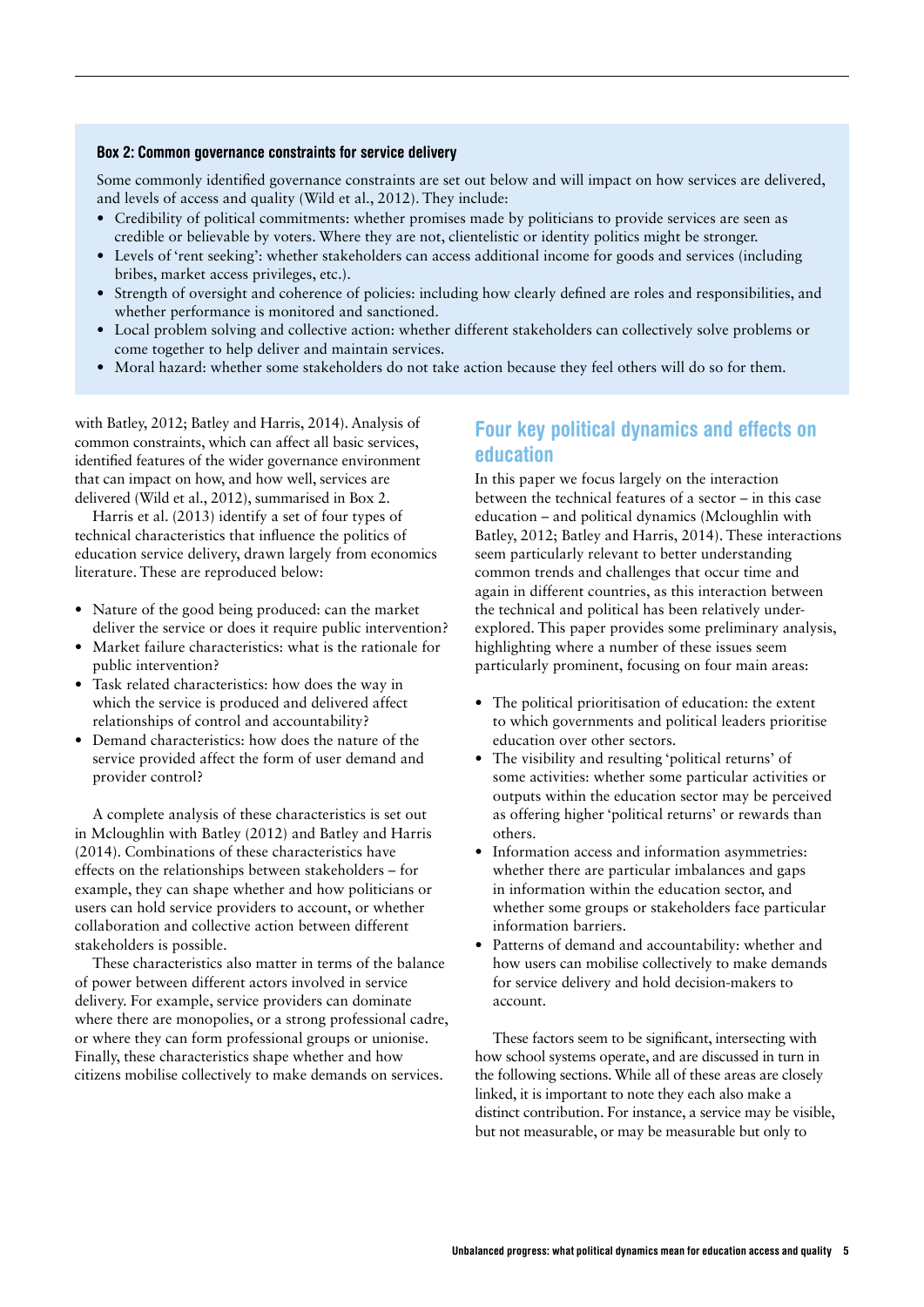those with access to information. Moreover, the political power of different groups – such as teachers' unions and parent–teacher associations – lead to differing perceptions of demand, and often affect political prioritisation.

#### 1. Political prioritisation of education

As an issue that affects a huge number of voters directly and speaks to universal experience, providing more and better schooling has emerged as a priority for political leaders in multiple contexts. Moreover, education often has perceived links to nation-state formation – for instance, where a common education can coalesce citizens around shared language or other markers of identity (Gellner, 1965). The prominence of education in a political agenda can in turn be an important role in driving progress in the sector.8

In reality, political prioritisation of education can look very different in different settings. In some countries, particular aspects of education may receive priority: for example, adult literacy in Brazil or Cuba, skills development in Germany, or non-formal education in some Pacific countries. It is rarer for mature countries to prioritise the education sector or the provision of education services as a whole. In addition, the circumstances of a federal state such as India or Nigeria can give rise to variable patterns of education prioritisation across the country.

Analysis of a select number of cases suggests that a focus on education can be particularly prominent during *political transitions* around elections or following a crisis or conflict (UNESCO, 2012). During Kenya's 2002 presidential election, incumbent Mwai Kibaki's promise of free primary education helped gain him large numbers of undecided voters and the subsequent abolition of primary school fees contributed to a significant expansion in primary access; the net enrolment rate increased from 61.8% to 74.2% from 2002 to 2003 (Glennerster et al., 2011). Similarly, following the end of Taliban rule, Afghan leaders prioritised primary education, particularly for girls, garnering support from those who had opposed the Taliban as well as the broader international community (Sigsgaard, 2011). In Benin, following the economic and political crisis in the 1980s, which led to a new constitution that made primary education compulsory, student enrolment increased fourfold between 1989/90 and 2008/09 (Engel, Cossou and Rose, 2011).

Education may also have a raised profile when a regime is focused on *consolidating power*. In Ethiopia, within the fragile environment of the early 1990s, political leaders saw the implementation of pro-poor education reforms as a means of broadening their power base.9 At this time, the new government's top-level leadership saw education as a central pillar of the post-war nation-building project, with

the sector inextricably linked to broader poverty reduction and rural development efforts (Brown and Teshome, 2007). In Ghana, two political parties have prioritised education quite differently due to their power bases, with the New Patriotic Party seen as the pro-private-sector party of the middle classes, emphasising quality, and the Provisional National Defence Council, with their strength among poorer groups, focusing on expansion of enrolment (Little, 2010: 29).

The role of political prioritisation can also be seen in Chile, as part of a *nation-building* exercise. Consensus around education policy in Chile in the 1990s and 2000s – which fed into later improvements in education quality (albeit not equitably) – was based in part on a belief that improving education outcomes and skill levels was key to ensuring Chile's competitive advantage in a globalised economy (OECD, 2004), and formed a central part of political platforms following the end of Pinochet's rule.

In each of these cases, the increased political prioritisation of education has played a role in driving progress in the sector. Yet not all aspects of the sector were prioritised equally; instead, it often meant a focus on enrolment, as part of commitments to expand primary education. In many of these cases, political announcements of fee abolition – usually timed in the run-up to elections – were made without any planning within education ministries who frequently were unaware of the policy change until the announcement (World Bank and UNICEF, 2009). While Liberia has not fullly abolished fees, it provides a stark example where political prioritisation has translated to improved access, yet quality remains abysmal: not a single one of the 25,000 students who sat the Liberia University entrance exam in 2013 passed (Smith, 2013).

These dynamics have been reinforced at the global level too. In some countries, international frameworks such as the MDGs and EFA have influenced political priorities, by way of either domestic aspiration or donor conditionality. In Cambodia, following the peace agreement, EFA principles were seen as integral to the new 1993 Constitution. Later, following a comprehensive assessment in 2000, a Sector-Wide Approach was established with extensive involvement of development partners. A push for UPE, in line with the MDGs, was particularly strong as part of this framework (Engel and Rose, 2011b). The high visibility of UPE and the clear levers for implementation, and particularly the construction of schools, alongside the focus on access as part of the MDGs, has reinforced tendencies towards more measurable and tangible results, rather than investments in teacher recruitment and training or learning materials. This may have been reinforced too by the availability of data that focuses much more on access, retention and inputs than on learning outcomes.

This political prioritisation has often been reinforced by the broader international community – through global commitments such as the MDGs – and their emphasis by donors at the country level.

This aligns well with assumptions that the provision of positive state functions – including basic services like education – plays a central role in the establishment of state legitimacy (DFID, 2010).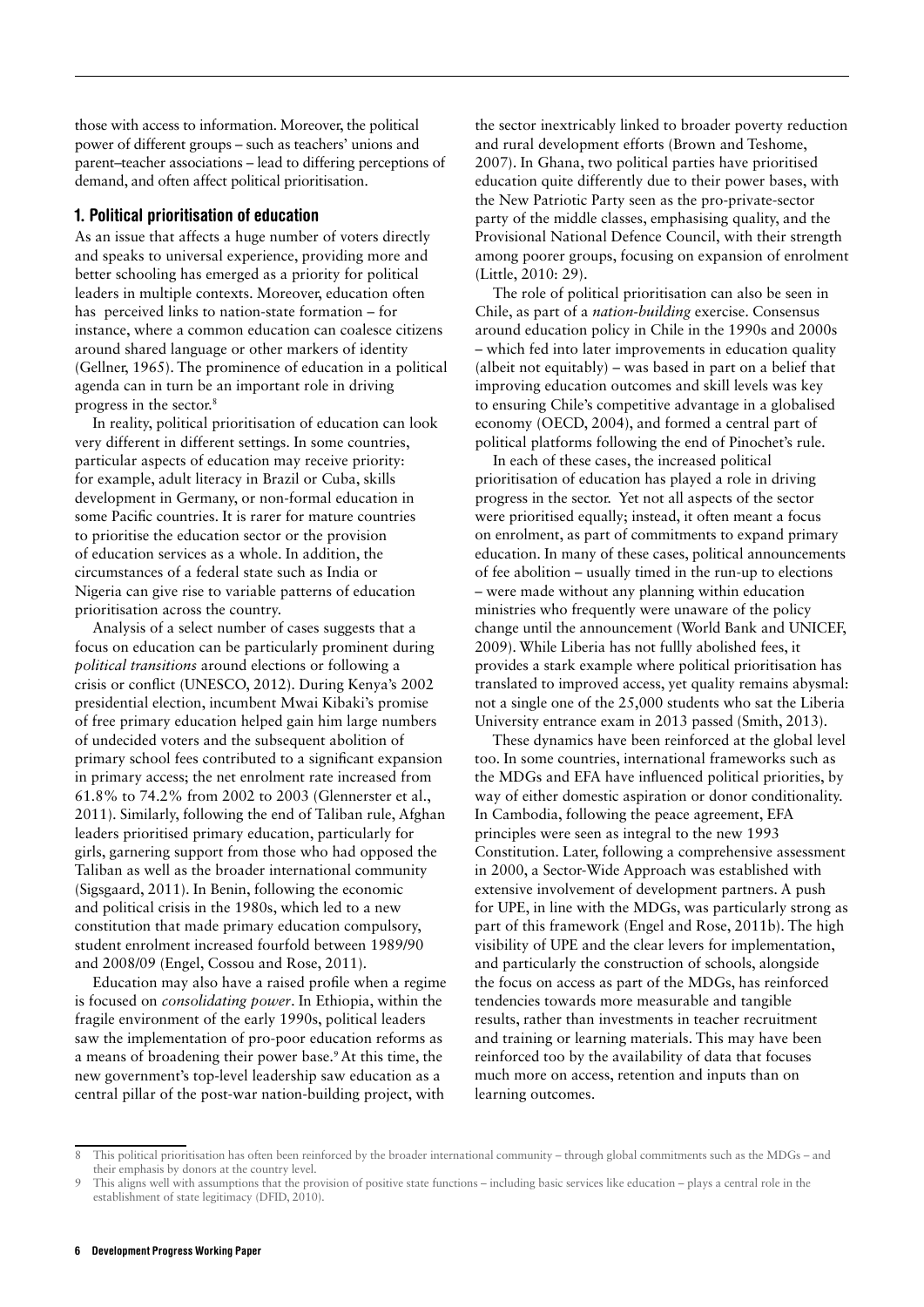These experiences reflect the political imperative to use education reform in order to demonstrate a new order or consolidate existing rule, and to do so in ways which are visible to the broader population. They show how politically tempting it is to prioritise tangible, visible reforms (such as numbers of children in school) over more complex and less visible improvements in quality. However, an important distinction regarding political prioritisation is highlighted by Kingdon et al. (2014) in their rigorous review on the political economy of education. While national-level prioritisation is crucial for successful reforms, there must also be aligned incentives for political actors and authorities at the sub-national level, particularly where there has been considerable decentralisation of authority. National drives to improve standards or increase budgets with the aim of raising education standards may well be undermined if local political priorities concentrate on securing short-term electoral gains or the construction of patronage networks, as is explored in the following sections.

#### 2. Relative visibility and 'political returns' of different interventions

Closely related to issues of political prioritisation are the incentives for individual politicians to ensure the provision of services, which may often be tied – in democratic systems – to perceptions of whether improvements in those services will offer political (including electoral) 'returns'. Some have suggested that this type of 'political salience' may be one of the key determinants of prioritisation (Mcloughlin with Batley, 2012). In other words, whether politicians are motivated to ensure services are delivered may depend on the level of 'return' they feel it offers – especially whether it will help them to be elected or re-elected.10 Perceptions of returns can be shaped by the nature of party and political systems, but they can also be shaped by the nature of the service itself (ibid.).

The perceived 'political returns' to improving schooling systems can be linked to how easily politicians can claim credit for a particular output, or whether citizens will associate improved outputs/outcomes with politicians' performance (i.e. how visible the outputs are). Areas which are more complex, and where it is harder for citizens to discern the role of government in producing them (i.e. which are less visible) may be seen to offer lower political returns (Mcloughlin with Batley, 2012). For example, adult literacy programmes tend to have very low levels of visibility and are rarely prioritised.

In education, we can see this play out where certain aspects of education are more visible than others. One area that is particularly visible is *school construction*, which can be linked to issues of enrolment and efforts to increase access. In Ethiopia, as part of the effort to strengthen the regime, as discussed above, there was a heavy reliance on

school construction and on visibly expanding reach to more remote areas of the country. The number of primary schools in operation increased by over 140% between 1996/97 and 2008/09 (almost 13% per annum), and more than 80% of the almost 15,000 new primary schools were in rural areas (Engel and Rose, 2011a).

Kingdon et al. (2014) also highlight considerable evidence for the prioritisation of visible and tangible outputs in education policy-making in their review. They highlight that school construction and teacher hiring are areas of high return, particularly in the context of political systems that operate with high levels of patronage and clientelism. Keefer and Khemani (2005) note examples from parts of India where voters or clients do not believe that politicians will be willing to focus time and resources on the long-term policies needed to improve education, and instead focus demands on short-term benefits, such as a new school in their area or a relative appointed to a teaching position, that are highly tangible, immediate and which politicians can be relied on to deliver.

Arguably, *school fees* also have elements of visibility. Their abolition is often a significant driver of expansion in enrolment, can offer high political returns, and is something that political leaders can take credit for. This is likely to have been a key factor for a number of African countries that abolished school fees in the early 2000s, with Ethiopia, Ghana, Malawi, Mozambique, Tanzania and Burundi abolishing fees in this period (World Bank and UNICEF, 2009). Experience shows that while it proved relatively easy to abolish fees, tougher decisions on how to maintain reasonable class sizes and finance education sustainably in the long run were often overlooked, sometimes undermining future provision and overall parent confidence in the system.

The provision of new *teaching-learning materials* in the form of textbooks and other items can also be visible markers of the state's investment in education – this time, one that potentially does contribute to quality. El Salvador, Guatemala and Nicaragua have all pursued targeted policies for the provision of free textbooks to politically important but disadvantaged regions (UNESCO, 2008: 42). The distribution of computers and ICT systems similarly creates another highly visible signal of a modern education system (Glewwe et al., 2011). In the Western Cape Province of South Africa, 9,000 teachers and 300,000 learners have benefitted from the Provincial Education Department's provision of 12,000 computers in both primary and secondary schools (Wagner et al., 2005: 39).

While these types of visible interventions may have elements that support both greater enrolment and improved quality, on balance they seem to contribute more extensively to gains in the former. Highlighting these dynamics is not to suggest that these visible inputs are unimportant for quality improvements – they are a key

<sup>10</sup> However, this may also incentivise targeting particular constituencies, regions or ethnic groups, thereby increasing existing inequalities.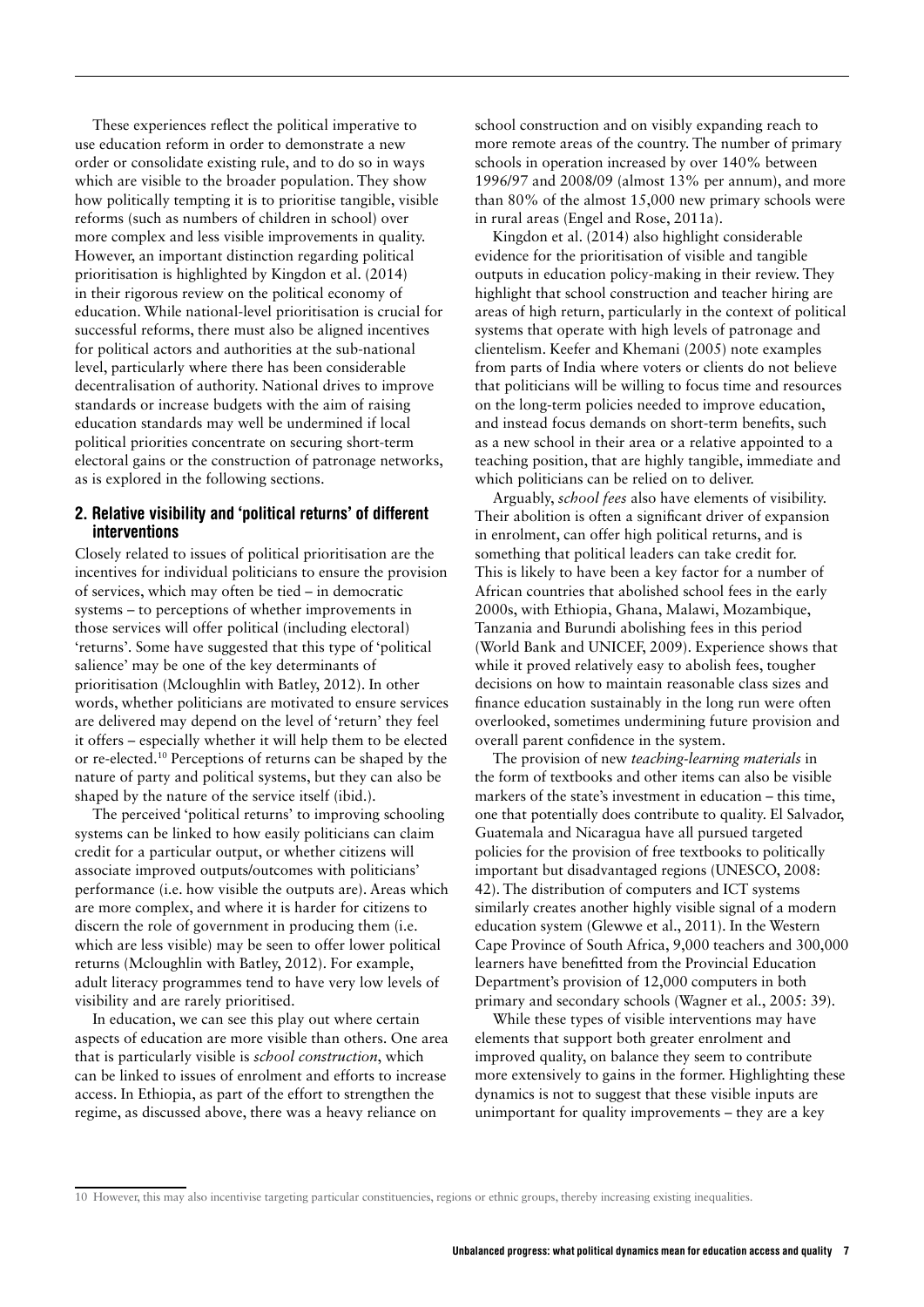

A child practises his writing during a kindergarten class in Tachilek, Myanmar. Photo: UN Photo/Kibae Park

component – but their visibility and the links to perceived political returns can help explain why resources can be skewed towards particular areas and activities over others.

#### 3. Information access and asymmetries

Education, then, can be accorded high political priority, and some elements of provision – those which are visible and targetable – can offer higher'political returns' than others. Yet information access can also play an important role in determining which areas of education are focused upon, with issues in terms of both who has access to information (and who doesn't) and how that information is used.

Parents, for instance, may have only limited information on education systems, and some aspects will be much more visible than others to them. While they will be aware when a school has been built and if their child is attending (or at least enrolled), in contrast, it is much harder for them to monitor teacher activity within the classroom or to evaluate whether their child is learning at the pace that they should be. This is particularly the case for parents who may lack reference points and knowledge of education – such as those who have attended little or no formal schooling themselves or are illiterate. They may also have low expectations of the potential of their child, particularly in environments where there are few educated people and exposure to role models from

similar backgrounds is limited or where the returns from education (in terms of employment) are seen as low. By implication, this reinforces the previous point regarding greater demand for these more visible outputs.

Systems for *monitoring teacher performance*, such as minimum standards for schools and teachers, provide a potential mechanism for overcoming these issues by making learning outcomes more visible. Creating these systems, however, is challenging. Politicians may try to evade blame for poor performance by opting for artificially low standards, attempting to limit year-toyear comparability or restricting access to outcome information. Equally they may be wary of conflict with teachers' unions, discussed further in the next section, where such unions are large and well-organised. Grindle (2004) notes that reforms emphasising performance evaluation are often met with fierce opposition as they threaten established actors, particularly teachers. This dynamic is particularly evident in the case of Indonesia and is explored in Section 4.

That said, there are a number of teacher monitoring systems that focus on teacher attendance rather than performance. One example of where this has had positive outcomes is in the EDUCO (*Educacion con Participacion de la Comunidad*) programme in El Salvador, which directly involved parents and community groups in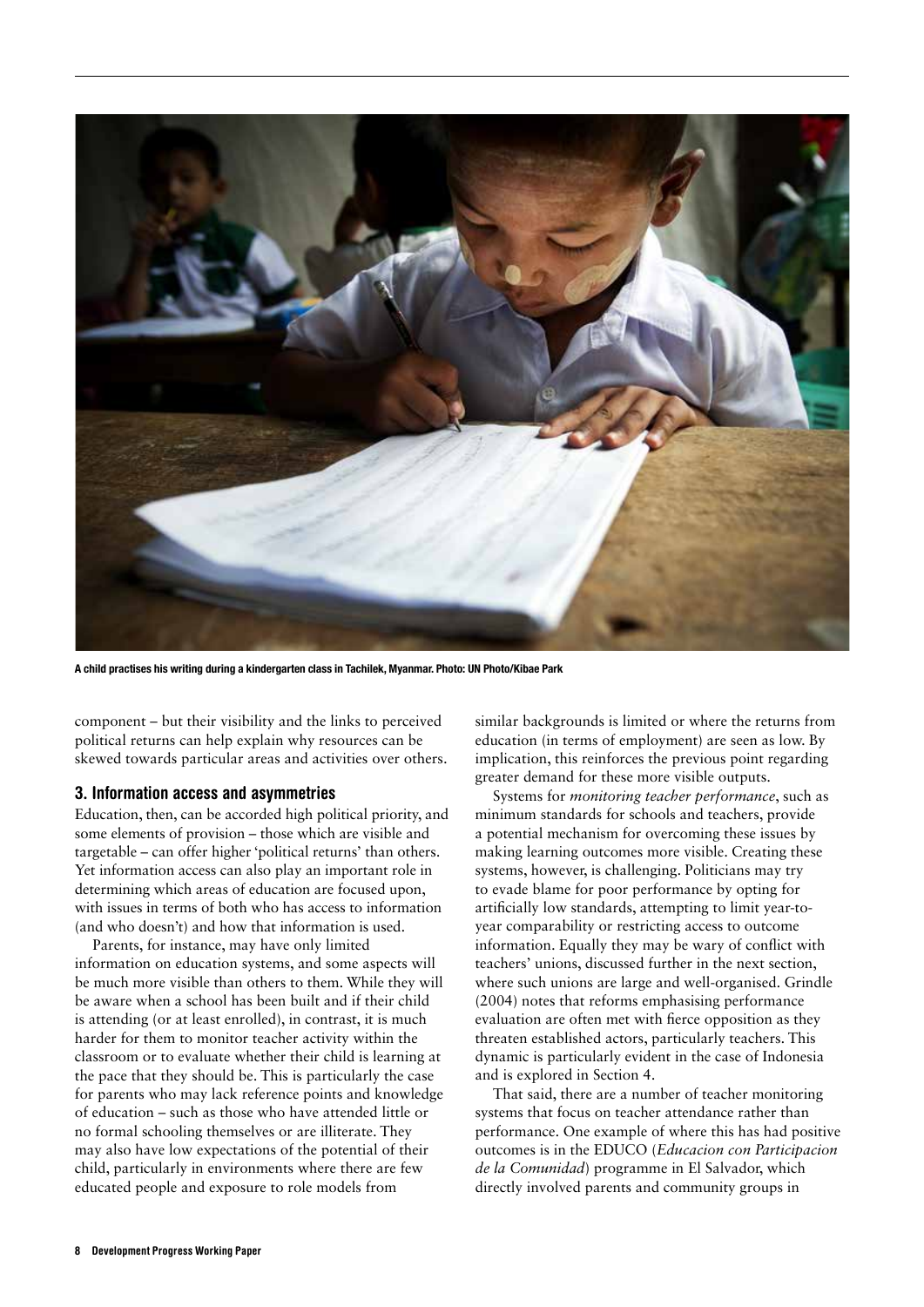monitoring schools and which reportedly led to lower teacher absence and fewer school closings (Sawada and Ragatz, 2005). In another case, in rural India as a part of an effort to better incentivise teacher attendance, a successful intervention evaluated through randomised control trials used both financial rewards and cameras to verify attendance (Duflo et al., 2012). However, while government and parents have an overlapping interest in teacher behaviour, parents are arguably in a position where they can at least monitor teacher attendance easily.11 Moreover, overall examples of successful parent monitoring schemes and processes are relatively rare, and often pose questions in terms of scalability.12

Actors within government interested in promoting education quality can also use *learning assessments* to address information asymmetries for the population and to build political coalitions to support reforms. In Chile, during the Pinochet era, an independent and rigorous national assessment system, the SIMCE (*Sistema de Medición de la Calidad de la Educación*), was created to give parents information on the performance of their school (Wales et al., 2014). This was intended to put pressure on the education system to perform and to develop a market for education that would drive quality. In the democratic era, this strategy was maintained and augmented by regular participation in international assessment tests. Chile's poor performance in these tests was used by the government to boost support for continuing and investing in education reforms (OECD, 2004; Avalos, 2001).

Another promising model of *large-scale citizen-led assessment*, found with the Annual Status of Education Report in India and Uwezo in East Africa, involves testing student competencies and publicising findings to create broad awareness, debate and momentum for change. A study by Save the Children (2013) highlights the potential of these and other examples of 'short' accountability relationships between service providers and citizens in strengthening the quality of public education. This has in some cases begun to overcome the constraints listed above by directly involving parents in the assessment process and providing information in ways which were widely accessible and understood.

Moreover, there are issues which are about more than measurability. A service may be measurable but only by those with access to information. Politicians and managers may be able to monitor teachers' performance, for example, but may have little incentive to do so or to pass information to parents. One of the underlying factors here is that teacher unions and professional networks can often permeate the political leadership and management of the sector. This can lead to a high level of 'professional dominance', discussed in further detail in the following section.

improvements in both access and quality, but large information gaps and asymmetries often exist, especially between parents/users and service providers. In some countries, there have been efforts to overcome these, which have made education quality more visible to and easily understood by the wider population. Yet the potential for information to make a sustained difference will depend on the broader context, and on the strength of power and accountability relationships between different groups. We therefore look at patterns of user demand and accountability, before turning to some final conclusions.

#### 4. Patterns of demand and accountability

The extent to which different groups – teachers, parents and students – can mobilise and make demands provides a fourth important dimension of our analysis. We look first at teachers' collective mobilisation before examining student and parent mobilisation. These dynamics of demand are also affected by broader external factors such as labour markets and school choice.

A key finding of the political economy rigorous review conducted by Kingdon et al. (2014) was that the *ability of teachers to organise* collectively stands in stark contrast to the low levels of mobilisation among parent groups. This, combined with fragmentation of parents as a group, means that teachers are often a more powerful constituency in terms of influencing education policy. The same review found that the large numbers, geographical spread, disruptive potential and mobilisation capacity (both financial and social) of teachers' unions can make them powerful political allies and can enable them to play an important role in patronage networks in many places. This power can be exercised both in negotiations between teachers' unions and politicians and through the presence of former teachers in legislatures with the implicit or explicit backing of teachers' unions. This form of professional dominance can undermine the ability of policy makers and of users to evaluate, monitor and sanction performance effectively. For example, there is evidence that these teachers' unions tend to focus on visible, tangible areas such as salary increases and teacher job security, rather than teaching methods and outcomes.

The Development Progress case studies in Chile (Wales et al., 2014) and Indonesia (Tobias et al., 2014) illustrate the operation of these dynamics and how they can be overcome or used to bolster reforms in some cases. In the case of Chile, over the course of a decade, a series of teacher incentive schemes based on student performance and rigorous performance testing and certification mechanisms were introduced, following significant negotiations, but with relatively little active opposition from teachers' unions. An element of this success was the systematic improvements in teacher salaries and working conditions that successive governments had secured since

In sum, increasing access to information can drive

<sup>11</sup> Supervision has typically been considered a human resource issue within the education sector, with reforms emphasising performance evaluation often met with fierce opposition as they threaten established actors and particularly teachers (Grindle, 2004).

<sup>12</sup> In a broader systematic review of what improves teacher attendance in developing countries only one of nine studies on parental/community participation was positive (Guerrero et al., 2012: 36-37).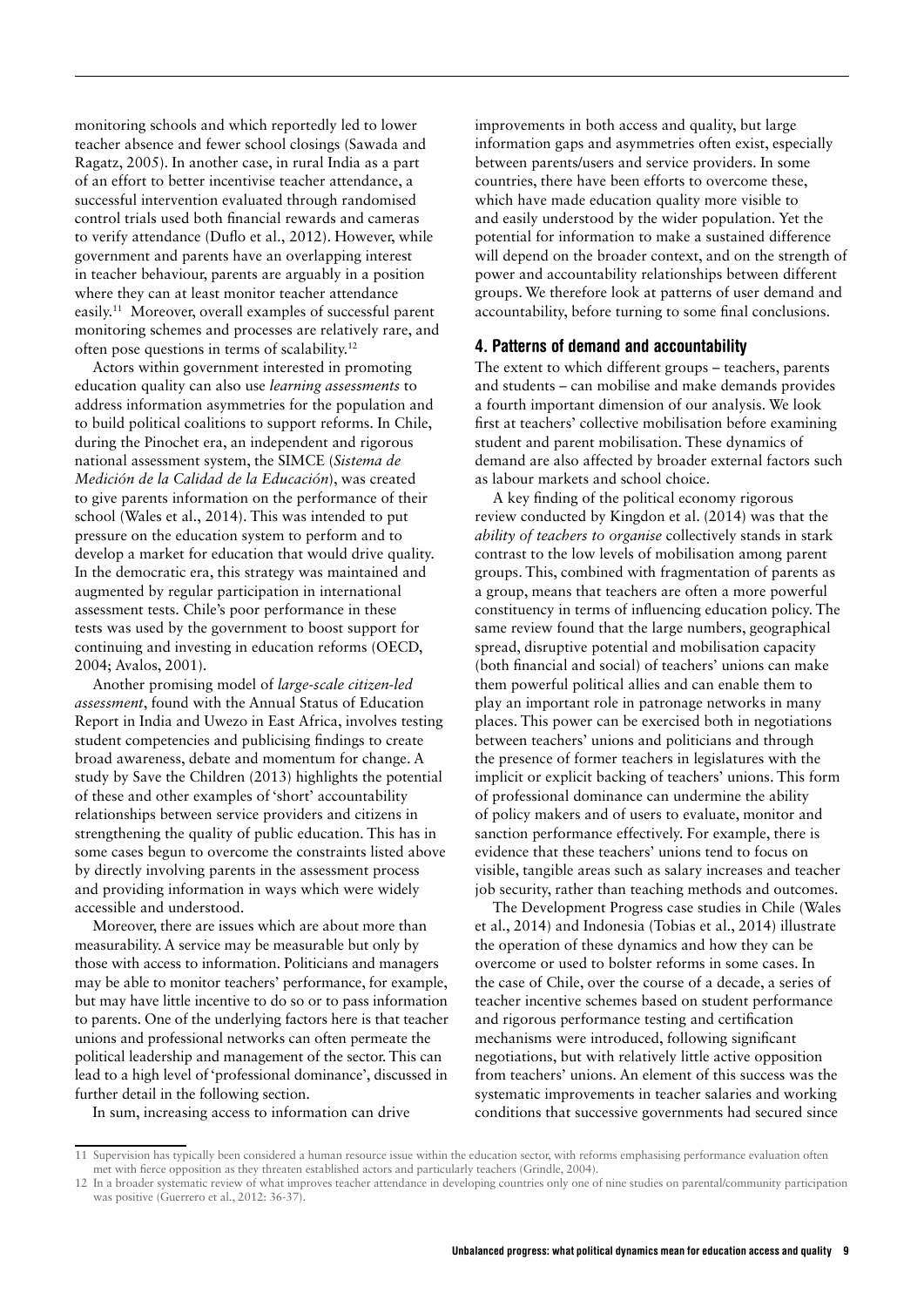the transition to democracy. These were recognised as important measures in themselves to improve education quality, attracting more and better candidates into the teaching profession. They also created considerable goodwill inside the profession, paving the way for other reforms, which were introduced gradually and over time.

The case of Indonesia illustrates how very similar policies, strategies and motivations can have quite different outcomes in different contexts. As with Chile, in the period following the democratic transition there was a recognition that teachers' working conditions had to be improved to expand and professionalise the education workforce, and that this had to come alongside measures to raise teacher performance and standards. While the Ministry of Education was able to build a consensus on improving teacher working conditions across a wide range of important political actors, measures to introduce teacher certification and performance evaluation faced considerable resistance, including from teachers' unions. As a result, while some competency testing was introduced, low thresholds for passing and delays in implementation undermined the rigour of these mechanisms.

Alongside these issues of professional dominance and the mobilisation of teachers, we can examine *dynamics of user demand*. Education has certain features that would lead us to expect parent and student mobilisation: the use of education services is highly predictable and frequent (i.e. daily during term time), and education services are delivered through a school, which can often be a key point of contact and mobilisation in the community. This is in contrast to curative health care, for instance, which is much less predictable and irregular – i.e. it only matters once someone is sick – and may be provided through multiple points (a pharmacy, clinic, or hospital). These features of education can increase the willingness of parents and students to devote time and resources to build collective action, for instance through parent–teacher associations, school management committees, informal meetings at the school and so on (Harris et al., 2013).

However, strong demand and user accountability mechanisms can be weakened by a number of factors. The extent to which parents or students feel willing and able to challenge those in authority, even collectively, can be a significant factor. For instance, uneducated parents may face difficulties in challenging teachers who are both better educated and seen as important officials of the state. Parents may also have good reason to believe that action is unlikely to be taken in the event of complaints, which may contribute to the lack of functional parent–teacher associations and school management committees in some areas.

The nature of the broader context will be reflected here too: where citizens do not feel comfortable challenging or criticising those in power at the national level, this will weaken the potential for forms of user accountability at the local level. Kingdon et al. (2014) find that in general levels of parental organisation and collective action are low, with strong imbalances of power between teachers and citizens,

with the poorest groups often being least able to exercise voice, negotiate change or take advantage of innovations such as decentralisation or community-based management intended to improve accountability. Civil society groups are shown to be important in mobilising parents, but are most successful in countries with vibrant political cultures (ibid). The combination of these factors may therefore contribute to politicians prioritising policies that do not conflict with teachers' unions rather than responding to parents' and students' demands, given the high likelihood of political conflict and low likelihood of short-term political rewards should they chose to do otherwise.

A range of factors outside the education sector also shape patterns of user demand for education, though, and so may provide opportunities for reform coalitions to be created, although they may also stimulate demand for non-state provision if not acted upon. For instance, the *labour market and economic structure* of a society can be significant. In Mongolia, amid industrialisation and economic diversification, the penalty for failing to possess at least secondary education (and frequently tertiary) is high. This leads to greater demand for higher levels of education as individuals use university diplomas to signal their employability and qualification for skilled jobs, even if the quality of accredited universities varies greatly (Engel and Prizzon, 2014). Where perceived links to labour markets are not clear or meaningful, pressures for demand might be weaker.

Variations in the availability of *school choice* is another key factor affecting the dynamics of demand for education and shaping resulting behaviour. Where learners and parents are unhappy with the quality of education, and where they have the means to do so, it is both feasible and much 'safer' to take individual action (such as hiring private tuition, or exiting from the school altogether to a private school perceived to offer higher quality) than to push collectively for the reform of a school. This encourages politicians to turn a blind eye to addressing problems within the government-run school system. Where multiple schools are available and parents and/or students are unhappy with the quality of education, it is a broadly recognised phenomenon that they are more likely to exit these schools than to successfully change them (Day Ashley et al., 2014). Development Progress case studies in Kenya and Ghana have noted this as a widespread trend among parents in response to low quality in state schools (Nicolai et al., 2014; Rocha Menocal et al., 2014).

The long-term effects of greater school choice on public education are unknown, but there is concern that it may undermine political incentives to invest in public education systems and the ability of parents to monitor these systems effectively. Research in Chile has noted considerable socioeconomic segregation between municipal, privatesubsidised and private-fee-paying schools (Wales et al., 2014). Some (see Pribble, 2013) have argued that this has led to the splintering of a potential political coalition for improving the quality of municipal education, slowing progress towards achieving high learning outcomes for all. Similarly, Verger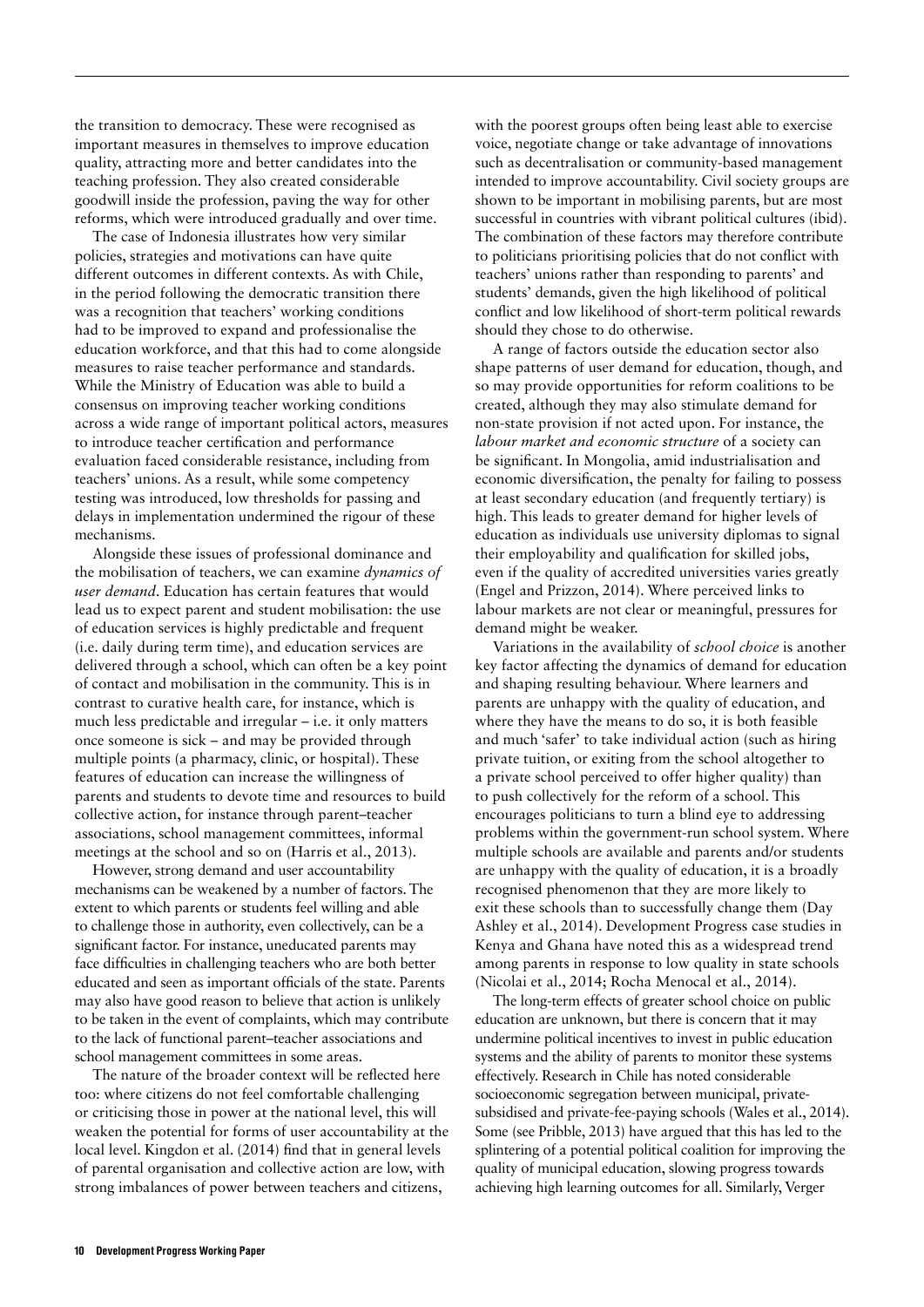and Van der Kaaij (2012) note that, in the Indian context, faith in public education has been severely undermined and its decline has become a 'self-fulfilling prophecy' as more educated groups leave, and lower outcomes are registered as a result of the new mix of students.

Thus the option of exit and access to multiple schooling options may in some contexts be a double-edged sword, as it undermines political incentives for investment and reforms to improve learning outcomes for all. It can allow those who detect low quality to access alternative options and improve their individual position and, at least theoretically, may create competition and quality across the school system (Day Ashley et al., 2014). However, where those who are most likely to push for improvements (such as those with financial standing, higher levels of education and so on) opt out, it can undermine the capacity for collective action and for coalitions to push for widespread education quality at the school and system levels.

The previous section examined information challenges, especially for parents or users. Where parents or users are able to judge the quality of education received and are concerned by it, they can attempt to alter teacher or school behaviour. However, for the reasons discussed above they may have low expectations of change, and may thus opt for other choices, such as private schooling, to realise individual gains in quality. Moreover, there can be high levels of professional dominance, for instance through teachers' unions, that can take precedence over parent and student demands, influencing education agendas and undermining monitoring or other performance measures.

#### An emerging agenda toward greater focus on quality

Current education policy debates have brought attention to a long-standing challenge in the sector: improving quality across many parts of the developing world. This'learning crisis' sits alongside a continuing challenge of access, which, despite gains, sees millions of children still excluded from school. Gaining traction in efforts to tackle these issues will require much more than a new, more comprehensive global goal. A closer look at the political dynamics driving change within countries is necessary. In this section, and in Table 1 overleaf, we look more closely at ways political dynamics could support a greater focus on quality.

Our analysis shows how global and domestic conditions have conspired to create a 'perfect storm' that can hold back quality improvements. At the domestic level, incentives can be skewed towards areas which are visible, targetable, and can be perceived to offer higher political rewards – and thus tend to favour a focus on access-related initiatives over quality. At the global level, this propensity has been reinforced through MDG targets and attention to what is more easily measurable. Too often, visible areas – such as school enrolment – have been given attention at the expense of those that are more complex and harder to measure, such as the quality of teaching and learning. While political

dynamics are not the only factor here – others include levels of resourcing, relative complexities of reforms and so on – they are a central piece of the puzzle, and have received less attention to date.

Many of the arguments in this paper are not new; there has been reflection on the role of politics, accountability, incentives over many decades. There have also been calls to focus greater attention on education quality for some time. But much of this discussion has been either overly broad – with vague references to the importance of 'political will' – or overly technical – focused on improving pedagogy or curriculums. Here, through a closer look at political analysis of sector characteristics and country examples, we have sought to provide a framework of how political dynamics interact with the education sector in some similar ways across a number of countries. Analysis of these recurring patterns can help us to understand what needs to change – and what could be better measured.

Harnessing these political dynamics to better drive education improvements, particularly in terms of quality, will not be easy. In many of the examples we have reviewed, these forces have either led to an emphasis on access or have been limited in scope in improving quality. That said, political dynamics are not fixed, and awareness of and engagement with them may reveal real opportunities. A few such promising prospects are mentioned here, as well as in Table 1 (overleaf).

- **•** In terms of *political prioritisation* of education, a post-2015 goal that focuses on quality could help to support a re-balancing of focus and global leverage. Such a goal should be framed to measure progress not just against an absolute standard of quality, but also relative to previous performance levels. Domestically, this could be complemented by greater efforts to raise public awareness and interest in quality, for instance through non-partisan or cross-party coalitions favouring better learning outcomes, or through citizens lobbying for its inclusion on leading political party platforms. The politics of aid is at work here, for good and ill: for good in the sense that that agencies are increasingly highlighting progress in learning outcomes as an aim of their projects; but for ill in the absence of adequate capacity and in terms of the risk that failure to improve outcomes in a specified period may lead to the withdrawal of funds.
- **•** Regarding *visibility*, one way to increase the profile of quality (while at the same time maintaining that of access) could be to include indicators of learning outcomes alongside more traditional access measures in monitoring systems. Better linking of capital and recurrent costs which support quality teaching and learning in budgets and campaigns may also make a difference. In addition, more systematic monitoring of what is more visible or politically salient in education in different countries, including how and when quality rises on that agenda, could help.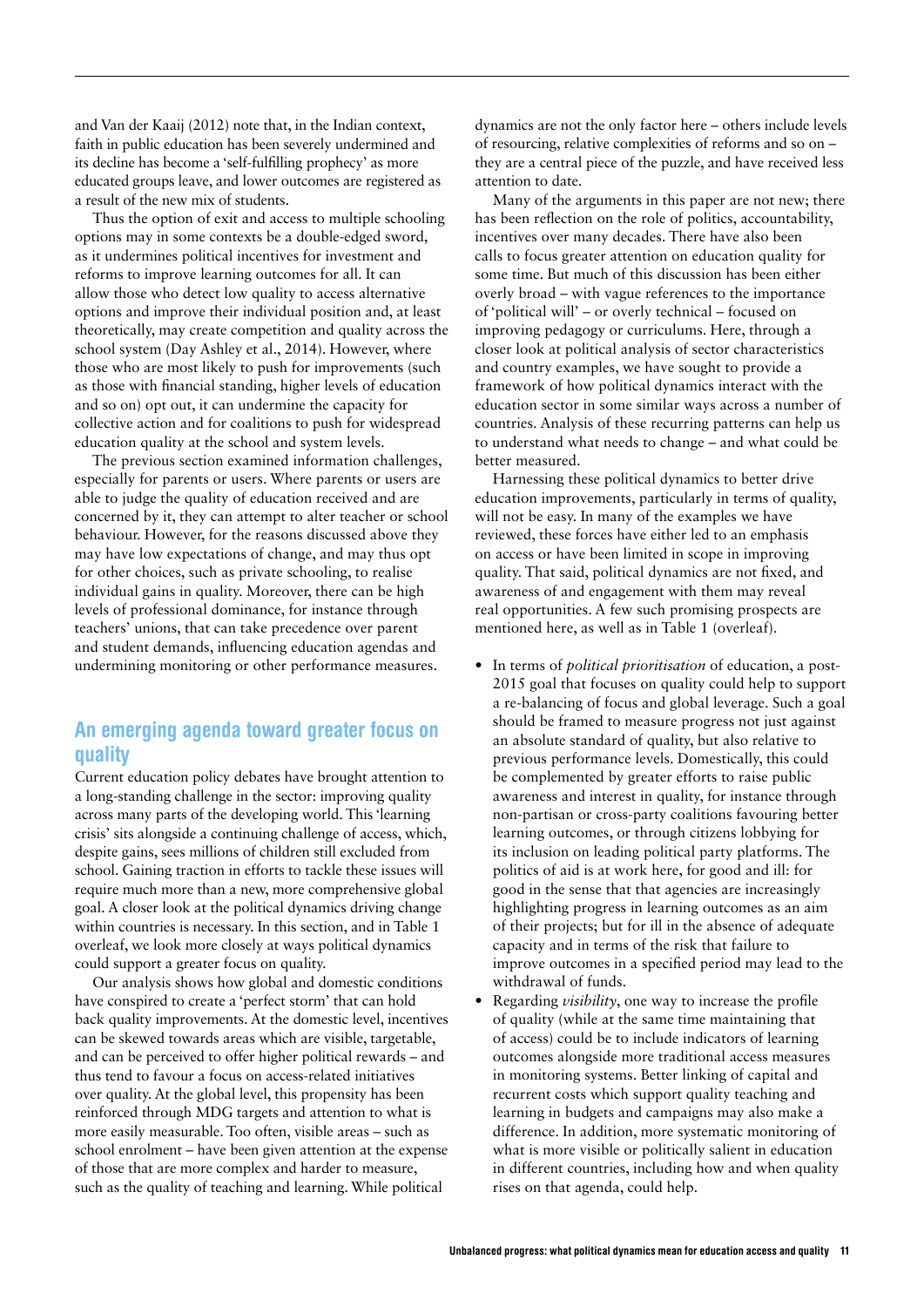| Political dynamic                        | <b>Context</b>                                                                                                                                                                                                             | <b>Typical effect</b>                                                                                                                                                                                                                                                                                                  | Opportunity to focus on improved<br>quality                                                                                                                                                                                                                                                                                                                                                        |
|------------------------------------------|----------------------------------------------------------------------------------------------------------------------------------------------------------------------------------------------------------------------------|------------------------------------------------------------------------------------------------------------------------------------------------------------------------------------------------------------------------------------------------------------------------------------------------------------------------|----------------------------------------------------------------------------------------------------------------------------------------------------------------------------------------------------------------------------------------------------------------------------------------------------------------------------------------------------------------------------------------------------|
| Political prioritisation of<br>education | At times of political transition, i.e.<br>election, post-conflict periods, amid<br>moves to strengthen state legitimacy or<br>nation-building efforts                                                                      | Tends toward major political<br>announcement, e.g. fee abolition, with<br>impact on access. Also involves efforts to<br>increase trust in government, e.g. through<br>pro-poor sector reforms                                                                                                                          | Global incentives for political focus<br>on quality, i.e. post-2015 goal,<br>which includes not only indicators<br>on learning outcomes, but also on<br>relative progress.<br>Raise public awareness and interest<br>in quality/outcome measures, over<br>input measures.                                                                                                                          |
| Visibility of policies and<br>tasks      | Focus is on visible areas, largely physical<br>or financial, such as: school construction<br>and infrastructure; populist policies (e.g.<br>user fee abolition); or possibly additional<br>teaching and learning materials | Increased numbers of schools and/or<br>better facilities within schools, increased<br>enrolment particularly in lower-income<br>groups, higher textbook-to-pupil ratios<br>or increased access to information and<br>communications technology                                                                         | Link (visible) capital and (non-visible)<br>recurrent costs, for instance in<br>budgets and public campaigns.<br>Strengthen monitoring of providers<br>with output or outcome measures<br>rather than multiple input measures.<br>Support user involvement and<br>٠<br>monitor satisfaction.                                                                                                       |
| Information access and<br>asymmetry      | Users can lack accessible information on<br>quality improvements, in terms of both<br>learning assessments and teacher or<br>school performance                                                                            | Users may find it easier to monitor some<br>aspects of provision over others, for<br>instance assessment tests not shared<br>and monitoring of teacher performance<br>not feasible. Seem to be limited<br>attempts to address this, and not always<br>successful                                                       | Use new forms of measurement to<br>highlight where quality is lacking and<br>allow for national and international<br>comparisons.<br>Involve users in assessment process,<br>$\bullet$<br>so more accessible to them.<br>Ensure genuine user representation<br>٠<br>within schools.                                                                                                                |
| Dynamics of demand                       | Ability to make demands is shaped by<br>user/provider and citizen/state relations.<br>Other factors include economic structure,<br>household expenditure, and school choice                                                | Education has a high level of professional<br>dominance, with teacher unions in<br>position to make strong demands. In<br>contrast, parents/students have both<br>less information and less ability to form<br>coalitions. Also, users can opt out when<br>dissatisfied with quality, if they have<br>sufficient means | Teacher incentive schemes linked to<br>$\bullet$<br>student performance.<br>Support questioning by users of<br>$\bullet$<br>politicians' perceptions of salience,<br>lifting the status of chronically weak<br>areas.<br>Publish expenditure commitments<br>$\bullet$<br>and strengthen user monitoring of<br>them.<br>Support campaigns that create<br>awareness of crisis in neglected<br>areas. |

#### Table 1: Ways political dynamics can strengthen education quality

**•** Finding ways to strengthen *access to information* on both access and quality could also make a difference. Making learning outcomes more measurable and visible, including by directly involving users themselves, would be one step forward. This could include publicising results of learning assessment tests better to allow for national and international comparisons, involving users in assessment processes (as is already the case in some countries), and ensuring substantive parent and student representation within school governance. That said, there is an important debate to be had around the value added of involving low income countries in international assessments, particularly if the focus remains on absolute levels of learning outcomes, rather than relative gains. While

some politicians may want to engage as a signal of being part of the global community, others may for understandable reasons believe the time is not right.

**•** *Demand* for improved quality could potentially be bolstered by supporting education coalitions or campaigns that build awareness, particularly in neglected areas. These should aim to reach out to those parents and students who currently do opt out, and who often come from more privileged or middle class backgrounds. Bringing them into coalitions for change is likely to be a crucial step in successfully arguing for better services for all. A look at how users are involved in decision-making feedback loops to providers would also be useful. In addition, publishing learning outcomes and expenditure commitments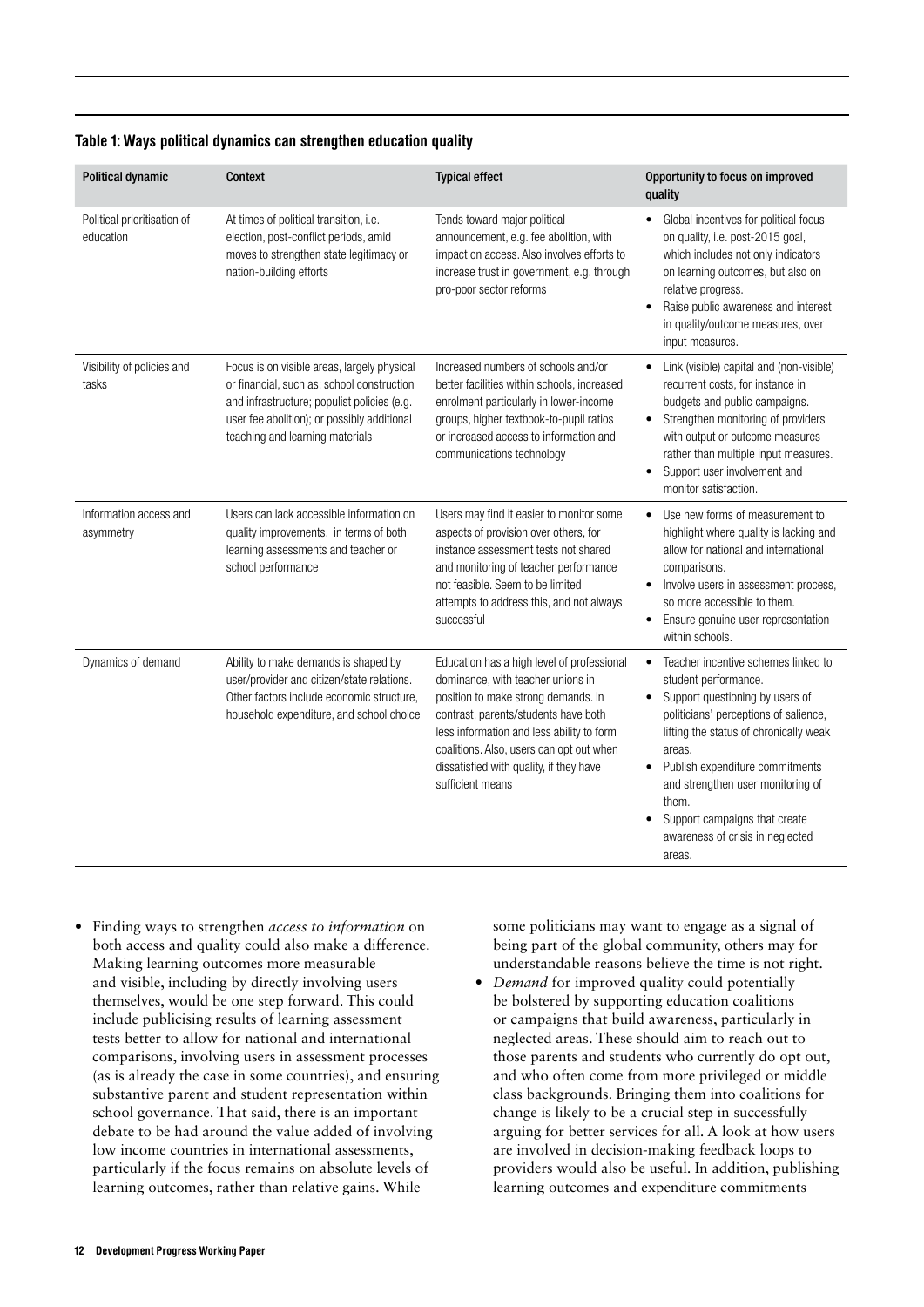and strengthening user monitoring of these could be useful. Monitoring trends in private schooling in the developing world, including research on how these affect public sector provision, will also be important.

Each of these political dynamics can shape incentives for different stakeholders – for politicians, for service providers and for parents and students. There are likely to be a number of other ways in which these forces could support better-balanced progress in terms of both access and quality, which this paper only has just begun to explore.

#### **Conclusion**

A better understanding of the different political drivers of progress – and the trade-offs they entail – is essential if we are to both extend access and improve learning levels in the future. This paper has drawn on broader work currently underway on the political incentives and governance constraints of service delivery that help to frame behavioural incentives that impact on the delivery of basic services. It explored some of the key political dynamics that affect education and how they can influence progress in access or quality. Its findings highlight that addressing this imbalance will require action at multiple levels – globally, domestically and in and around the classroom.

Country leadership and other stakeholders must lead the charge. Some countries have already made progress here, both those mentioned in this report and others, and it is important to learn from these examples. Our analysis points to the need for context-specific and locally adapted policy responses, which draw on a range of policy and organisational responses. What some of those might be are summarised in the previous section, from a perspective of

how to increase opportunities for quality-focused reforms. We hope this provides a useful prompt to thinking through political dynamics in different contexts.

Globally, much attention has been focused on including learning as part of the post-2015 sustainable development goals. It is important to ask, however, whether this more comprehensive goal is enough to spur a quality revolution. Our analysis suggests a measured approach is needed: while a new goal is not enough on its own, it could signal a shift in global political priorities that helps increase the political salience of quality improvements at the national level. It would do so in part by ensuring a greater focus on measuring learning outcomes for all countries, making education quality more visible and providing information that is more accessible globally and by parents and students.

Global attention is also being paid to the significant calls being made for increased funding for education, with a staggering global financing gap of an estimated \$26 billion annually, after taking available domestic and donor funds (but not private finance) into account (Rose and Steer, 2013). While our analysis here did not directly explore the question of domestic budgets or international aid for education, it does illustrate that technical inputs and money for these will not be enough alone to address the 'learning crisis'. Alongside funding, we need to look much more carefully at how systems and institutions work, why people behave as they do, and at established formal and informal accountability relationships.

Given that a new goal will not be enough, and more money will not do the trick on its own, bigger questions around systems and scaling up are also capturing the attention of the education sector and those working on service delivery. Some of our future research will contribute to this important theme, with a particular focus on the political drivers that shape how different systems operate.

'A better understanding of the different political drivers of progress – and the trade-offs they entail – is essential if we are to both extend access and improve learning levels in the future'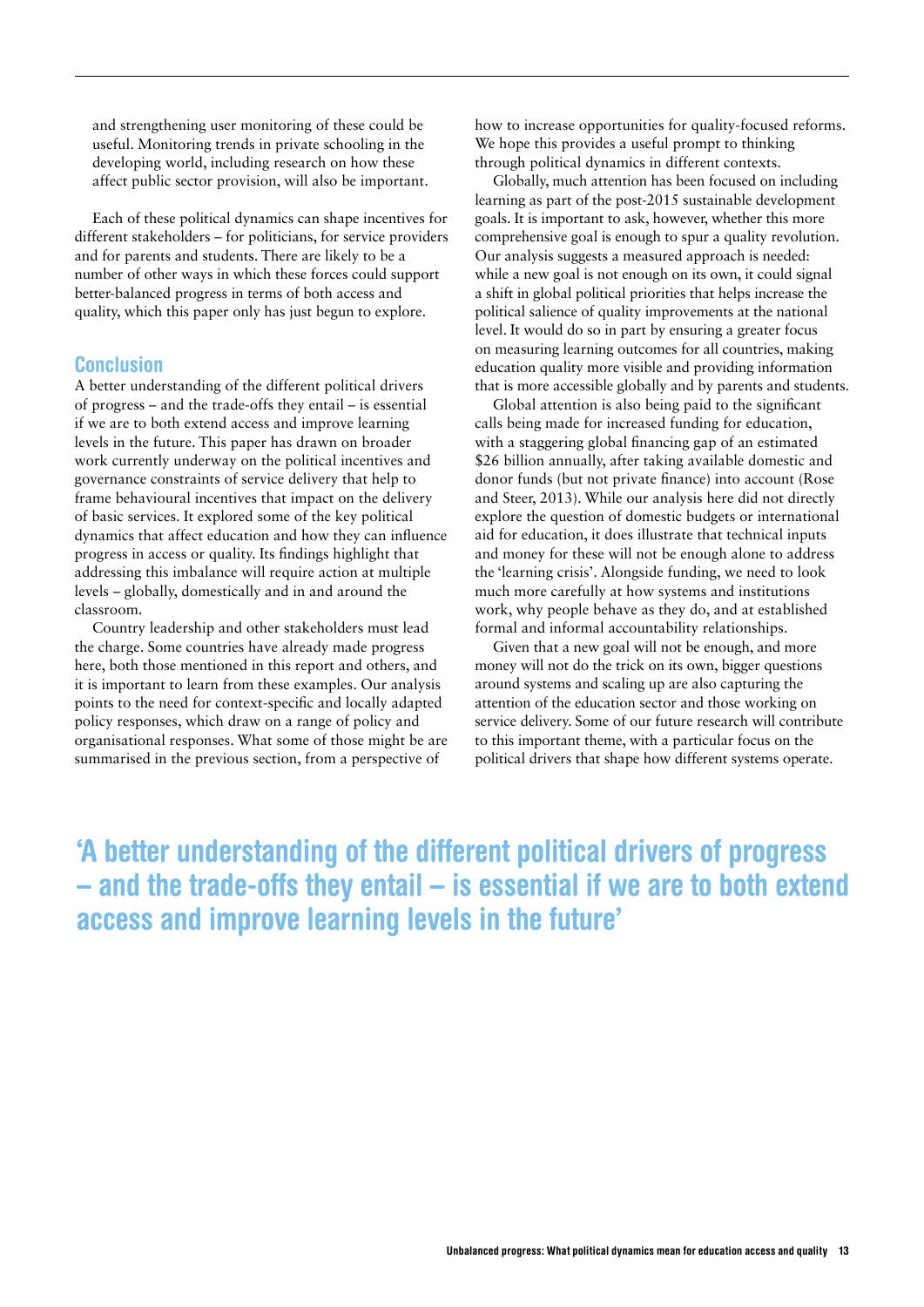# **Unbalanced progress**<br>How political dynamics lead to

differing gains in education access and quality



#### ...YET QUALITY LAGS BEHIND...



Out of 650 million children of primary-school age in developing countries, 250 million are not achieving minimum benchmarks for learning.

| Politicians prioritise visible                                                                                                               | It is hard for parents and                                                              | Rather than pushing for reform, it                                                                               |
|----------------------------------------------------------------------------------------------------------------------------------------------|-----------------------------------------------------------------------------------------|------------------------------------------------------------------------------------------------------------------|
| outputs like fee abolition that<br>bring high returns.                                                                                       | communities to monitor the quality<br>of education on offer.                            | is often easier for parents to switch<br>their children to private education.                                    |
| <b>SO WHAT CAN</b><br>BE DONE?<br><b>Increase political</b><br>incentives to<br>prioritise quality<br>- such as a post-<br>2015 global goal. | Focus on measuring quality and<br>communicating outcomes to<br>parents and communities. | Support teachers, parents and<br>faith leaders<br>to mobilise<br>and call<br>for higher<br>quality<br>education. |

Sources: UNESCO Institute for Statistics (UIS) | 2014 Education for All Global Monitoring Report (EFA GMR)

infogr8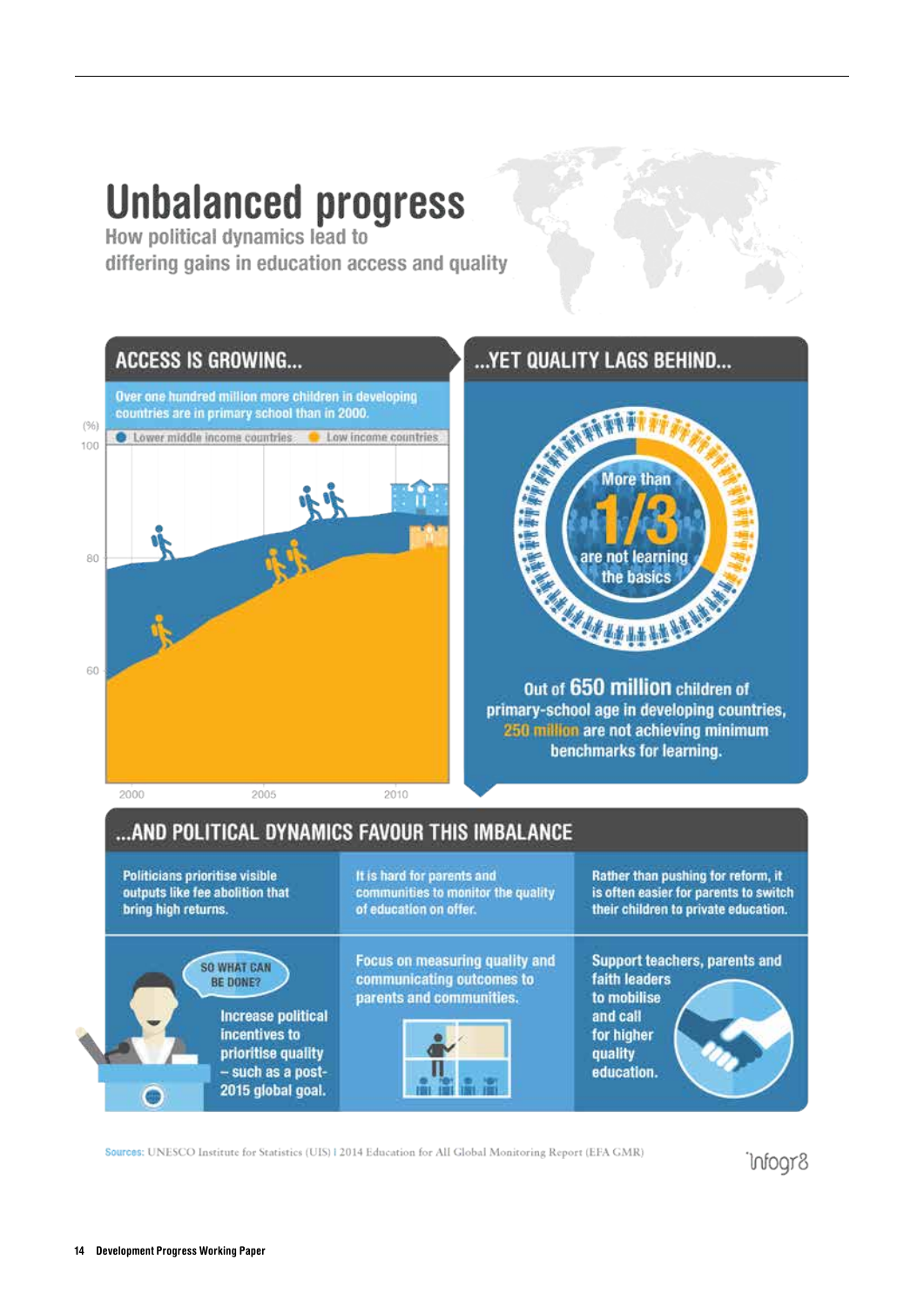#### References

Avalos, B. (2001) 'Policy issues derived from the internationalisation of education: Their effects on developing countries'. Paper presented at the International Congress for School Effectiveness and Improvement: Equity, Globalisation and Change, Toronto, 5-9 January (mimeo).

Batley, R. and Harris, D. (2014) 'Analysing the politics of public services: A service characteristics approach'. London: Overseas Development Institute.

Beatty, A. and Pritchett, L. (2012) 'From schooling goals to learning goals: How fast can student learning improve?' CGD Policy Paper 012. Washington DC: Center for Global Development.

Brown, T. and Teshome, A. (2007) *Implementing policies for chronic poverty in Ethiopia*. Bristol: The IDL Group.

Chaluda, A. (2014) 'Long path to achieving Education for All: School access, retention, and learning in 20 countries', EPDC Policy Brief. Washington, DC: Education Policy Data Center.

Day Ashley, L., Mcloughlin, C., Aslam, M., Engel, J., Wales, J., Rawal, S., Batley, R., Kingdon, G., Nicolai, S. and Rose, P. (2014) *The role and impact of private schools in developing countries: A rigorous review of the evidence. Final report.* London: Department for International Development.

DFID (2010) *The politics of poverty, elites, citizens and states: Findings from ten years of DFID-funded research on governance and fragile states 2001-2010.* London: Department for International Development.

Duflo, E., Hanna R. and Ryan, S.P. (2012) 'Incentives work: Getting teachers to come to school', *American Economic Review* 102(4): 1241-1278.

Engel, J., Cossou, M., and Rose, P. (2011) *Benin's progress in education: Expanding access and closing the gender gap.*  London: Overseas Development Institute.

Engel, J. and Prizzon, A. with Amgaababazar, G. (2014) *From decline to recovery: Post-primary education in Mongolia.*  London: Overseas Development Institute.

Engel, J. and Rose, P. (2011a) *Ethiopia's progress in education: A rapid and equitable expansion of* access. London: Overseas Development Institute.

Engel, J. and Rose, P. (2011b) *Rebuilding basic education in Cambodia: Establishing a more effective development partnership.* London: Overseas Development Institute.

Gellner, E. (1965) *Thought and change*. London: Weidenfeld & Nicolson.

Glennerster, R., Kremer, M., Mbiti, I. and Takavarasha, K. (2011) *Access and quality in the Kenyan education system: A review of the progress, challenges and potential solutions*. Nairobi: Office of the Prime Minister of Kenya.

Glewwe, P. and Kremer, M. (2006) 'Schools, teachers and education outcomes in developing countries' in E. Hanushek & F. Welch (eds) *Handbook of the economics of education*. Amsterdam: North Holland.

Glewwe, P.W., Hanushek, E.R., Humpage, S.D. and Ravina, R. (2011) *School resources and educational outcomes in developing countries: A review of the literature from 1990 to*  2010. NBER Working Papers 17554. Cambridge, MA: National Bureau of Economic Research, Inc.

Grindle, M. (2004) *Despite the odds: The contentious politics of education reform*. Princeton: Princeton University Press.

Guerrero, G., Leon, J., Zapata, M., Sugimaru, C., & Cueto, S. (2012). *What works to improve teacher attendance in developing countries? A systematic review.* London: EPPI-Centre, Social Science Research Unit, Institute of Education, University of London.

Hanushek, E. and Woessmann, L. (2007) *The role of education quality for economic growth.* Policy Research Working Paper 4122. Washington, DC: World Bank.

Harris, D., Batley, R., Mcloughlin, C. and Wales, J. (2013) *The technical is political: Understanding the political implications of sector characteristics for education service delivery*. London: Overseas Development Institute.

High Level Panel (2013) *The Report of the High-Level Panel of Eminent Persons on the Post-2015 Development Agenda.* UN, New York.

Islam, S. (2010) 'Access with quality in primary education: reinventing inter-organizational synergy', *Bangladesh Education Journal*  $\overline{9}(1)$ : 5-27.

Keefer, P. and Khemani, S. (2005) 'Democracy, public expenditures, and the poor', *World Bank Research Observer* 20(1): 1-27.

Kingdon, G.G., Little A., Aslam M., Rawal S., Moe T., Patrinos H., Beteille T., Banerji R., Parton B., and Sharma, S.K. (2014) *A rigorous review of the political economy of education systems in developing countries. Final Report*. London: Department for International Development.

Lewin, K. (2008) *The Global Monitoring Report 2008 – Eleven reasons to revisit the EFA agenda*. Sussex, UK: Consortium for Research on Educational Access, Transitions and Equity.

Little, A. (2010) *Access to basic education in Ghana: Politics, policies and progress*. CREATE Pathways to Access Research Monograph No. 42. Sussex, UK: Consortium for Research on Educational Access, Transitions and Equity.

Mcloughlin, C., with Batley, R. (2012) *The effects of sector characteristics on accountability relationships in service delivery*. Working paper 350. London: Overseas Development Institute.

Mingat, A. (2004) 'Issues of financial sustainability in the development of secondary education in sub-Saharan African countries'. Africa Region Human Development Department. Washington, DC: World Bank.

Nicolai, S., Prizzon, A. and Hine, S. (2014) *Expanding postprimary education: The case of Kenya.* London: Overseas Development Institute.

OECD (2004) *Reviews of national policies for education: Chile*. Paris: Centre for Co-operation with Non-Members.

OECD (2013) *PISA 2012 results: What students know and can do – Student performance in mathematics, reading and science (Volume I).* Programme for International Student Assessment, OECD Publishing.

Pribble, J. (2013) *Welfare and party politics in Latin America*. New York: Cambridge University Press.

Pritchett, L. (2013) *The rebirth of education: Schooling ain't learning.* Washington, DC: Centre for Global Development.

Rocha Menocal, A., Engel, J. and Lenhardt, A. (2014) *Examining drivers of and complementarities in Ghana's progress in political voice and improved service delivery outcomes*. London: Overseas Development Institute.

Rose, R. and Steer, L. (2013) *Financing for global education: Opportunities for multilateral action.* Center for Universal Education at Brookings and the Education For All Global Monitoring Report. UNESCO.

Save the Children (2013) *The right to learn: Community participation*